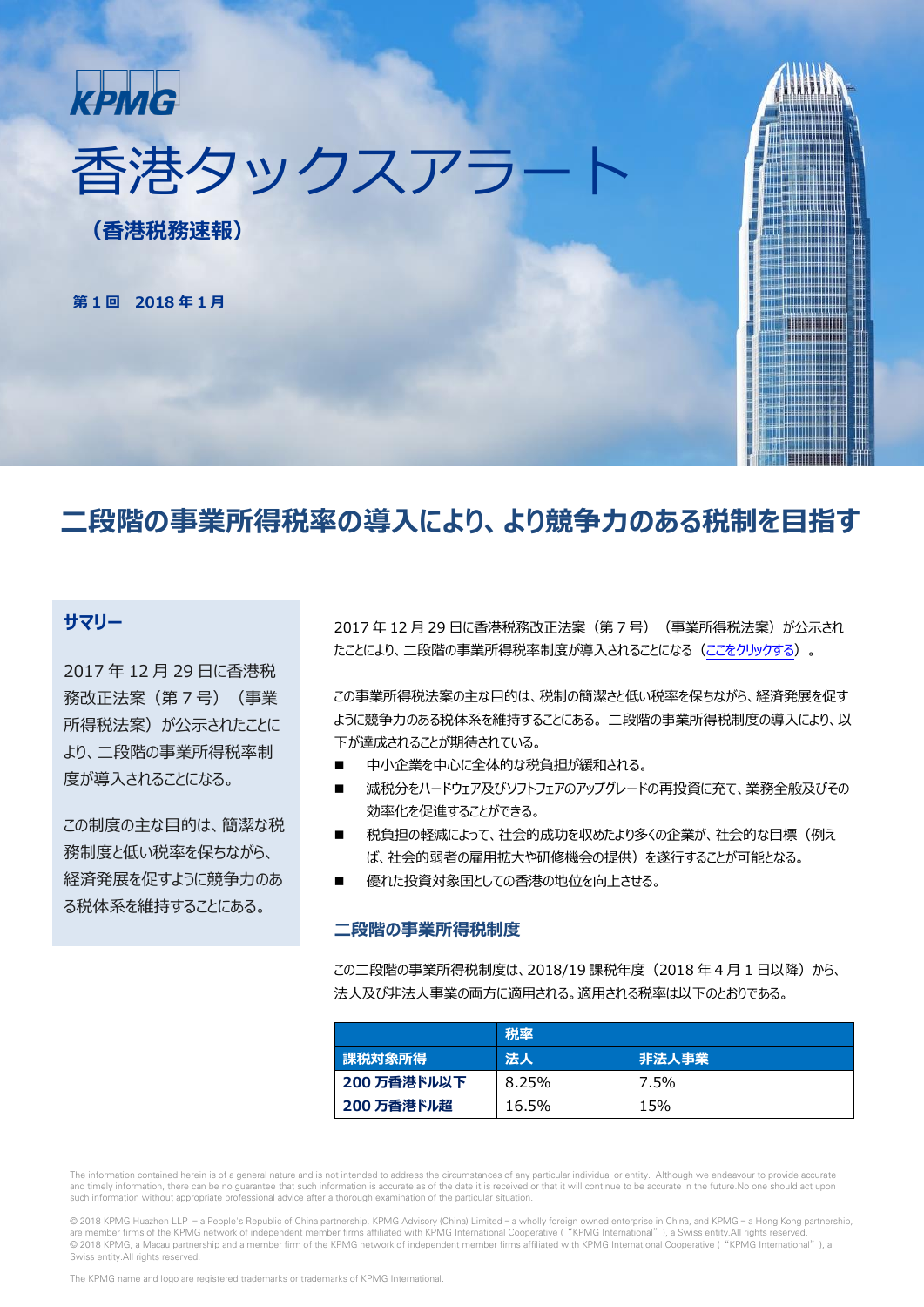法人については、企業が得た利益のうち 200 万香港ドルまでは現在の半分の税率(すなわ ち、8.25%)で課税され、残りの利益は引き続き、既存の 16.5%の税率で課税される。

非法人事業については、企業が得た利益のうち 200 万香港ドルまでは現在の半分の税率 (すなわち、7.5%)で課税され、残りの利益は引き続き、既存の 15%の税率で課税される。

このベネフィットを重複して享受することを避けるために、以下の企業は二段階の事業所得税制 度の対象外となる。

- 半分の税率の優遇税制を選択している企業 (例えば、再保険会社、キャプティブ保険会 社、コーポレート・トレジャリー・センター及び航空機リース会社)
- 既に半分の税率 (すなわち、7.5%または該当する場合 8.25%) が適用されている利 息、収益または利益などの適格負債性金融商品の保有者の総受取額または支払額に 関する課税対象所得

ただし、軽減税率の乱用防止のため、細分化禁止条項が設けられる見込みである。そのため、 個々の企業グループは、累進税率が適切に適用されるように、複数のグループ会社から軽減税 率を適用できる会社を 1 つだけ選択する必要がある。

#### **香港税務条例(IRO)の主な改正事項**

IRO は二段階の事業所得税制度を導入するために、以下の改正を行う予定である。事業所 得税法案の主な条項は以下のとおりである。

| 主な改正         | 改正の内容                                |  |
|--------------|--------------------------------------|--|
| 第 14 条(改正)   | 事業所得税の課税は、2018 年 4 月 1 日以降開始する課税対    |  |
|              | 象年度に適用するために改正される。                    |  |
|              |                                      |  |
|              | 事業所得税は、新たな 8A 項または 8B 項に従って課税される     |  |
|              | (以下を参照) 。                            |  |
| 第 14 条 AA、 第 | 第 14 条 AA は、「企業  及び「個人事業  の定義を含む。    |  |
| 14 条 AAB 及び  |                                      |  |
| 第14条 AAC     | 14 条 AAB は、ある企業が以下の条件を満たす場合、もう一方の    |  |
| (新規)         | 企業の「関連企業(connected entity)」であると定義してい |  |
|              | る。                                   |  |
|              | ある企業がもう一方の企業を支配している。                 |  |
|              | 両方の企業が同一企業の支配下にある。<br>٠              |  |
|              | ある企業は個人事業を行う自然人であり、もう一方の企業は<br>■     |  |
|              | 同一の自然人によって他の個人事業を行う。                 |  |
|              |                                      |  |
|              | 14 条 AAC は、2 つ以上の企業が関連している場合、二段階の事   |  |
|              | 業所得税率は1つの企業のみに適用することができると規定してい       |  |
|              | る。具体的には、                             |  |

The information contained herein is of a general nature and is not intended to address the circumstances of any particular individual or entity. Although we endeavour to provide accurate and timely information, there can be no quarantee that such information is accurate as of the date it is received or that it will continue to be accurate in the future.No one should act upon such information without appropriate professional advice after a thorough examination of the particular situation.

<sup>© 2018</sup> KPMG Huazhen LLP — a People's Republic of China partnership, KPMG Advisory (China) Limited — a wholly foreign owned enterprise in China, and KPMG — a Hong Kong partnership, are member firms of the KPMG network of independent member firms affiliated with KPMG International Cooperative ("KPMG International"), a Swiss entity.All rights reserved. © 2018 KPMG, a Macau partnership and a member firm of the KPMG network of independent member firms affiliated with KPMG International Cooperative ("KPMG International"), a Swiss entity.All rights reserved.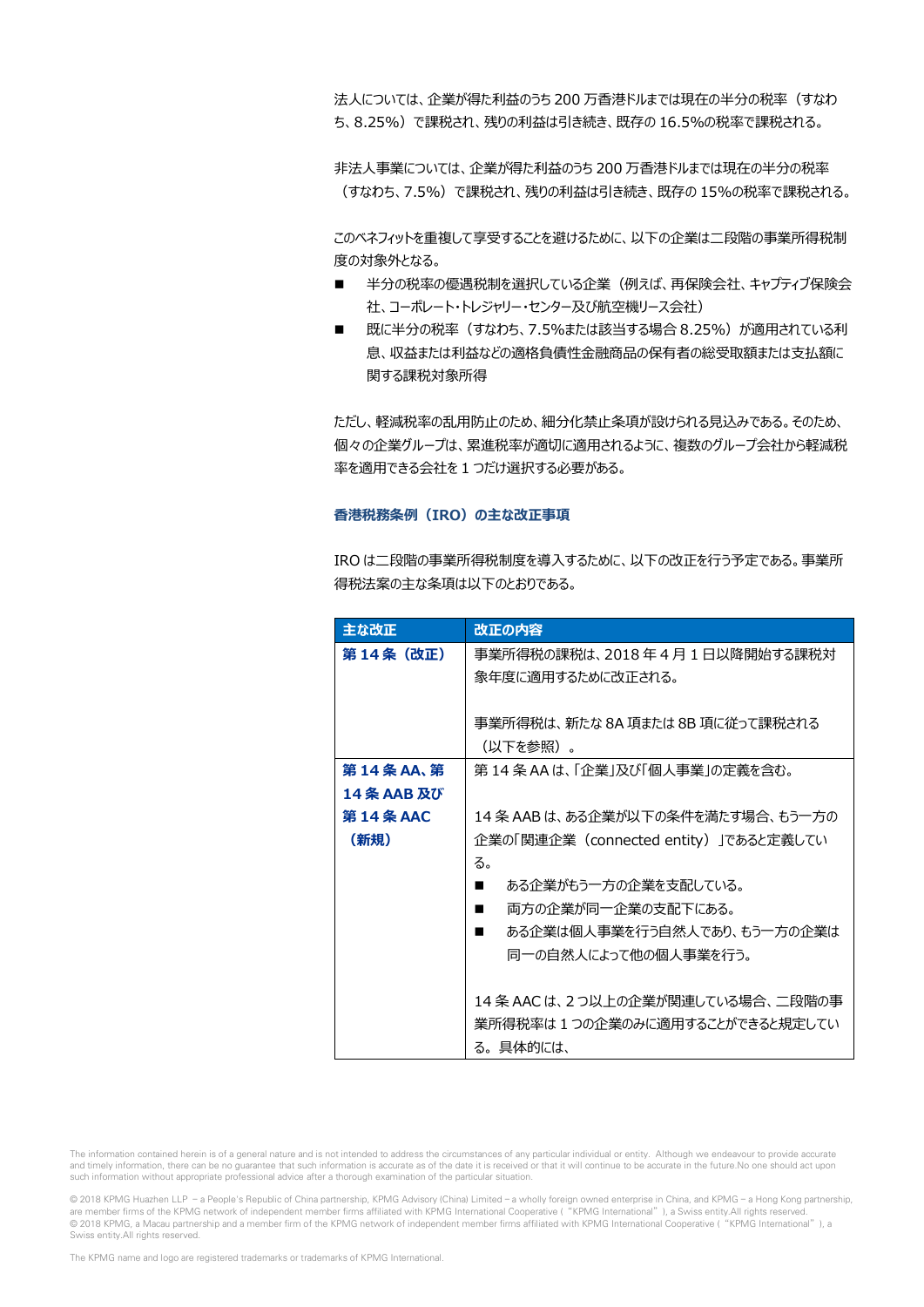|             | (a) 法人以外の企業については、個人の課税所得に対する                |  |
|-------------|---------------------------------------------|--|
|             | 標準税率 (すなわち、非法人事業に対する 15%の税                  |  |
|             | 率)が適用される。                                   |  |
|             | (b) 法人及びパートナーシップにおけるパートナー企業を含む              |  |
|             | 法人については、8B 項(下記を参照)に基づいて税金                  |  |
|             | が課せられる。                                     |  |
| 8A 項及び 8B 項 | 8A 項及び 8B 項は、法人及び非法人事業の二段階の事業所得             |  |
| (新設)        | 税制度に基づく事業所得税に適用される。これは、2018 年 4 月           |  |
|             | 1 日以降に開始する課税年度に適用される。                       |  |
|             |                                             |  |
|             | 8A 項のセクション 1 は、法人以外の個人(すなわち、非法人事            |  |
|             | 業)に対する事業所得税に適用される。                          |  |
|             | (a) 200 万香港ドル以下の取引、専門的職業または事業に              |  |
|             | よる課税所得については 7.5%の税率が適用される。                  |  |
|             | (b) 200 万香港ドル超の取引、専門的職業または事業によ              |  |
|             | る課税所得については 15%の税率が適用される。                    |  |
|             |                                             |  |
|             | 8B 項のセクション 2 は、法人 (パートナーシップにおけるパートナー        |  |
|             | 企業を含む)に対する事業所得税に適用される。                      |  |
|             | (a) 法人                                      |  |
|             | 200 万香港ドル以下の取引、専門的職業または事業<br>$\blacksquare$ |  |
|             | による課税所得については 8.25%の税率が適用され                  |  |
|             | る。                                          |  |
|             | 200 万香港ドル超の取引、専門的職業または事業によ                  |  |
|             | る課税所得については 16.5%の税率が適用される。                  |  |
|             |                                             |  |
|             | (b) パートナーシップにおけるパートナー企業を含む法人                |  |
|             | 企業の正味持分に相当するパートナーシップの課税所得                   |  |
|             | の閾値まで 8.25%の税率が適用される。閾値は、課税                 |  |
|             | 対象年度の基準期間における 200 万香港ドルまでのパ                 |  |
|             | ートナーシップの利益または損失に持分比率をかけたもの                  |  |
|             | である。                                        |  |
|             | パートナーシップの課税所得の正味持分のうち、閾値を                   |  |
|             | 超える部分に対しては 16.5%の税率が適用される。                  |  |
| 43 項 (新設)   | 43 項は 2018 年 4 月 1 日以降に開始する課税年度の予定納         |  |
|             | 税に関連する移行規定を定めている。                           |  |
|             |                                             |  |
|             | 特に、追加利益に対する予定納税額の支払いの留保申請は、以                |  |
|             | 下の場合に行うことができる。                              |  |
|             | 2018/19 課税年度に対して予定納税を行うことになっている<br>■        |  |
|             | 個人は、当該年度の所得税の支払いが要求されるまで、予                  |  |
|             | 定納税額の支払いの全額または一部に関する留保申請を税                  |  |
|             | 務局長宛てに書面で行うことができる。                          |  |
|             |                                             |  |

The information contained herein is of a general nature and is not intended to address the circumstances of any particular individual or entity. Although we endeavour to provide accurate<br>and timely information, there can b

© 2018 KPMG Huazhen LLP – a People's Republic of China partnership, KPMG Advisory (China) Limited – a wholly foreign owned enterprise in China, and KPMG – a Hong Kong partnership,<br>are member firms of the KPMG network of in Swiss entity.All rights reserved.

The KPMG name and logo are registered trademarks or trademarks of KPMG International.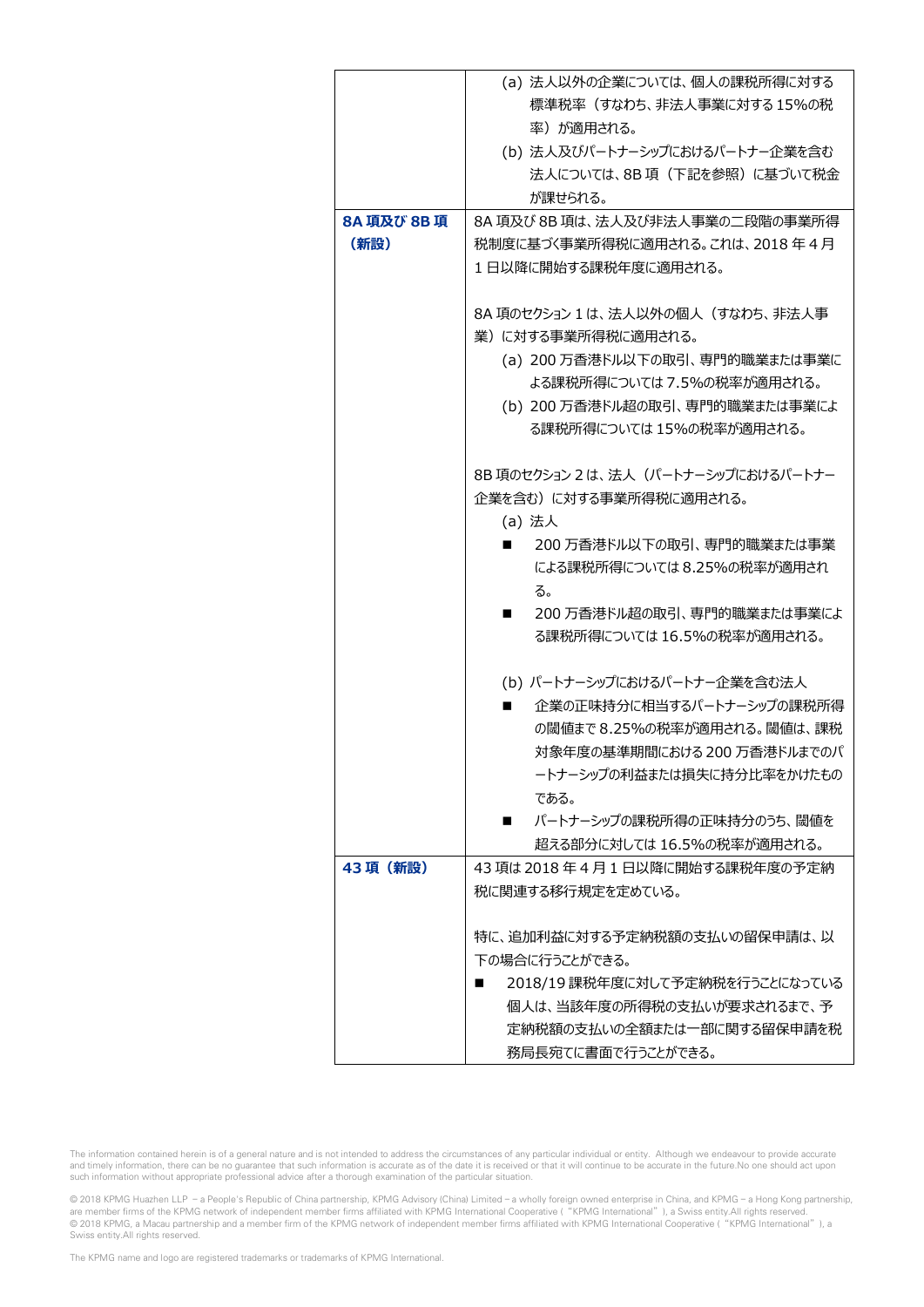| この申請は、その個人が2018/19課税年度に対して、第         |  |
|--------------------------------------|--|
| 14 条のもとで、8A 項のセクション 1 または 8B 項のセクション |  |
| 2に従って所得税を支払うか、支払う可能性が高い場合に行          |  |
| うことができる。                             |  |
| 第 14 条の規定は 63J 項(予定納税額の支払いの留保)       |  |
| の適用に影響を及ぼすことはない。                     |  |
|                                      |  |
| 書面による申請は、予定納税額の納付期限の 28 日前まで、また      |  |
| は予定納税額の支払通知日から 14 日後のいずれか遅い方の日ま      |  |
| でに行う必要がある。                           |  |
|                                      |  |

#### **KPMG の所見**

全世界の税率が引き続き引き下げられる中で、競争力を維持し外国企業を誘致するために、 香港は新たな税制措置を講じる必要がある。この事業所得税法案は、香港における中小企業 にとって、また香港の税体系がアジアにおける国際的なビジネスセンターとしての位置づけを維持 するための望ましい改善である。

この事業所得税法案は 2018 年 1 月 10 日に正式に香港特別行政区立法会に導入され た。IRO はこの二段階の事業所得税率制度の導入を受けて改正される。KPMG は改正 IRO の公表後に解説と見解を提供する。

#### 日本語でのお問い合わせは、下記担当者までご連絡ください。

**Naoko Hirasawa (平澤 尚子)** – Partner, Global Transfer Pricing Services, Head of GJP China Tax e-mail: naoko.hirasawa@kpmg.com

**Masaya Yamashita (山下 雅也)** – Manager, Global Japanese Practice, China e-mail: masaya.yamashita@kpmg.com

**Hoshiyuki Takahashi (高橋 星行)** – Manager, Global Japanese Practice, China e-mail: hoshiyuki.takahashi@kpmg.com

The information contained herein is of a general nature and is not intended to address the circumstances of any particular individual or entity. Although we endeavour to provide accurate and timely information, there can be no quarantee that such information is accurate as of the date it is received or that it will continue to be accurate in the future.No one should act upon such information without appropriate professional advice after a thorough examination of the particular situation.

© 2018 KPMG Huazhen LLP — a People's Republic of China partnership, KPMG Advisory (China) Limited — a wholly foreign owned enterprise in China, and KPMG — a Hong Kong partnership, are member firms of the KPMG network of independent member firms affiliated with KPMG International Cooperative ("KPMG International"), a Swiss entity.All rights reserved. © 2018 KPMG, a Macau partnership and a member firm of the KPMG network of independent member firms affiliated with KPMG International Cooperative ("KPMG International"), a Swiss entity.All rights reserved.

The KPMG name and logo are registered trademarks or trademarks of KPMG International.